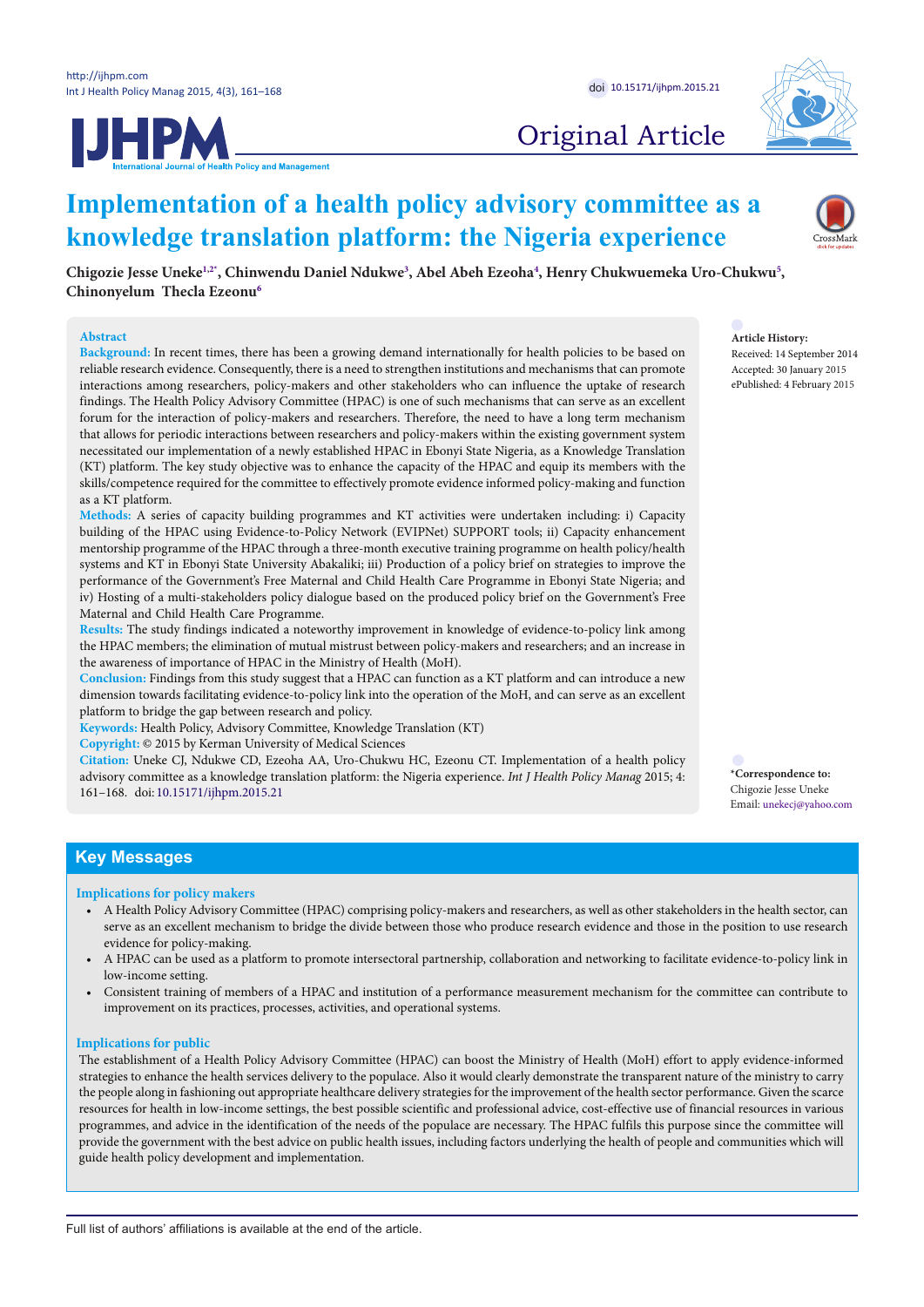## **Background**

Nigeria is among the increasing number of countries worldwide that are recognizing the importance of research evidence in the development of effective health policy that can strengthen the health systems ([1,](#page-6-6)[2\)](#page-6-7). Numerous available scientific reports have indicated that evidence from research can enhance health policy process and development by informing decisions about policy content and direction ([3–](#page-6-8)[6\)](#page-6-9). However, there is widespread failure to implement health interventions that have been demonstrated to be costeffective by high-quality research in both high- and lowincome countries ([7\)](#page-6-10). The reason for this is not farfetched, and it is largely because getting research evidence into policy, also referred to as Knowledge Translation (KT), remains a daunting task and huge gaps still exist, especially in lowincome settings ([8](#page-6-11),[9](#page-6-12)).

KT is defined as a dynamic and iterative process that includes synthesis, dissemination, exchange and ethically sound application of knowledge to improve health, provide more effective health services and products and strengthen the system ([10](#page-6-13)). According to Landry and colleagues ([11](#page-6-14)), KT is about using research to inspire people to think and/ or act differently and the KT process is achieved through transmission and exchange of information and through extensive dialogue between the producers and users of the research. KT involves careful consideration of the experiences and information needs of stakeholders to improve the overall quality of research, and facilitate the application of research to practice and policy [\(11\)](#page-6-14). The term "stakeholders" is used here to represent researchers, policy-makers, civil society organizations, Non-Governmental Organizations (NGOs), health professionals and media organizations. In Nigeria, the major challenge associated with evidence-to-policy link is the grossly deficient capacity among policy-makers in the use of evidence for policy-making [\(12](#page-6-15)). Some of the problem is attributed to the differences existing between those who do research and those who may be in a position to use it. Some of the differences that pertain include mutual mistrust, career paths and requirements, attitudes towards information among others. These differences persist largely due to the absence of opportunities to bring researchers, policy-makers and managers together to consider issues around the research to policy and practice interface [\(2](#page-6-7)).

To address this challenge, there is a need to strengthen institutions and mechanisms that can more systematically promote interactions between researchers, policy-makers and other stakeholders who can influence the uptake of research findings ([7\)](#page-6-10). Stressing on the need to promote the interaction between researchers and policy-makers, Choi and colleagues ([13](#page-6-16)) noted that it is desirable for scientists and policy-makers to communicate their knowledge effectively or run the risks of barriers in language and understanding. They further noted that more incentives and opportunities to collaborate will help scientists and policy-makers appreciate their different goals, career paths, attitudes towards information, and perception of time.

One of the mechanisms that can serve as an excellent platform for the interaction of policy-makers and researchers is the Health Policy Advisory Committee (HPAC). The HPAC has been described as a forum for the government, development

partners and other stakeholders (policy-makers, researchers, civil society organizations, funders, etc.), to discuss health policy and to advise on the implementation. The HPAC is thus a stakeholder coordination mechanism that provides a forum for information and experience sharing, and resolution of disagreements or conflicts among health sector stakeholders [\(14\)](#page-6-17). The HPAC functions as a health coordination mechanism designed to standardize and develop a sector wide approach in the development of health policy and the strategies for implementation ([15](#page-6-18)). Although the HPAC is operational in a number of high-income countries such as USA, New Zealand, and Israel, examples of such structures/ mechanisms are very few in the low- and middle-income countries, where the need for such structures/mechanisms is more acute, given their scare resources and rising demands [\(16](#page-6-19)[–19\)](#page-6-20). As a health coordination mechanism, the HPAC identifies tasks that need to be undertaken through special assignments and approves terms of reference for the different assignment, the work plan, budget and other project expenditures for the health sector ([14](#page-6-17)). Thus the HPAC has the potential of functioning as KT platform.

One of the outstanding features of a KT platform is the promotion of evidence-informed policy-making. The process of utilizing evidence from research to make health policy is known as evidence-informed policy-making and is characterized by the systematic and transparent access to, and appraisal of, evidence as an input into policy-making [\(20](#page-6-21)). This is clearly what the low- and middle-income countries desperately need. In a review of organizations that support the use of research evidence, Mshinda from Tanzania noted that "*If you are poor actually you need more evidence than if you are rich"* [\(21\)](#page-6-22). In the low- and middle-income countries where health systems are extremely weak, KT is imperative. This is because KT is a key factor in the promotion of not only evidence-informed policy-making but also health systems strengthening which are likely to produce better health outcomes. In evidence-informed policy-making and health systems strengthening, there is a shift away from opinionbased policies and practices to a more rigorous, rational approach that gathers, critically appraises, and uses highquality research evidence to inform health policy-making, professional practice, and systems operations [\(22\)](#page-6-23).

In this report we describe the establishment of a HPAC in Ebonyi State Nigeria, its role as a mechanism to bridge the divide between researchers and policy-makers and its implementation as a KT platform.

## **Methods**

## *Study design*

This study followed an implementation research framework. The goal of the study was to investigate the potential and feasibility of a HPAC serving as a KT platform. The study focused on the evaluation of the implementation of series of interventions ([23,](#page-6-24)[24](#page-6-25)). Qualitative methodology was used to determine the post-training perceptions and opinions of the members of the HPAC and understand how these related to their capacity and skill improvement regarding KT process [\(25\)](#page-6-26). The process is described in further details below. Prior to the commencement of this study, the HPAC had never operated as a KT platform and the most of the members of the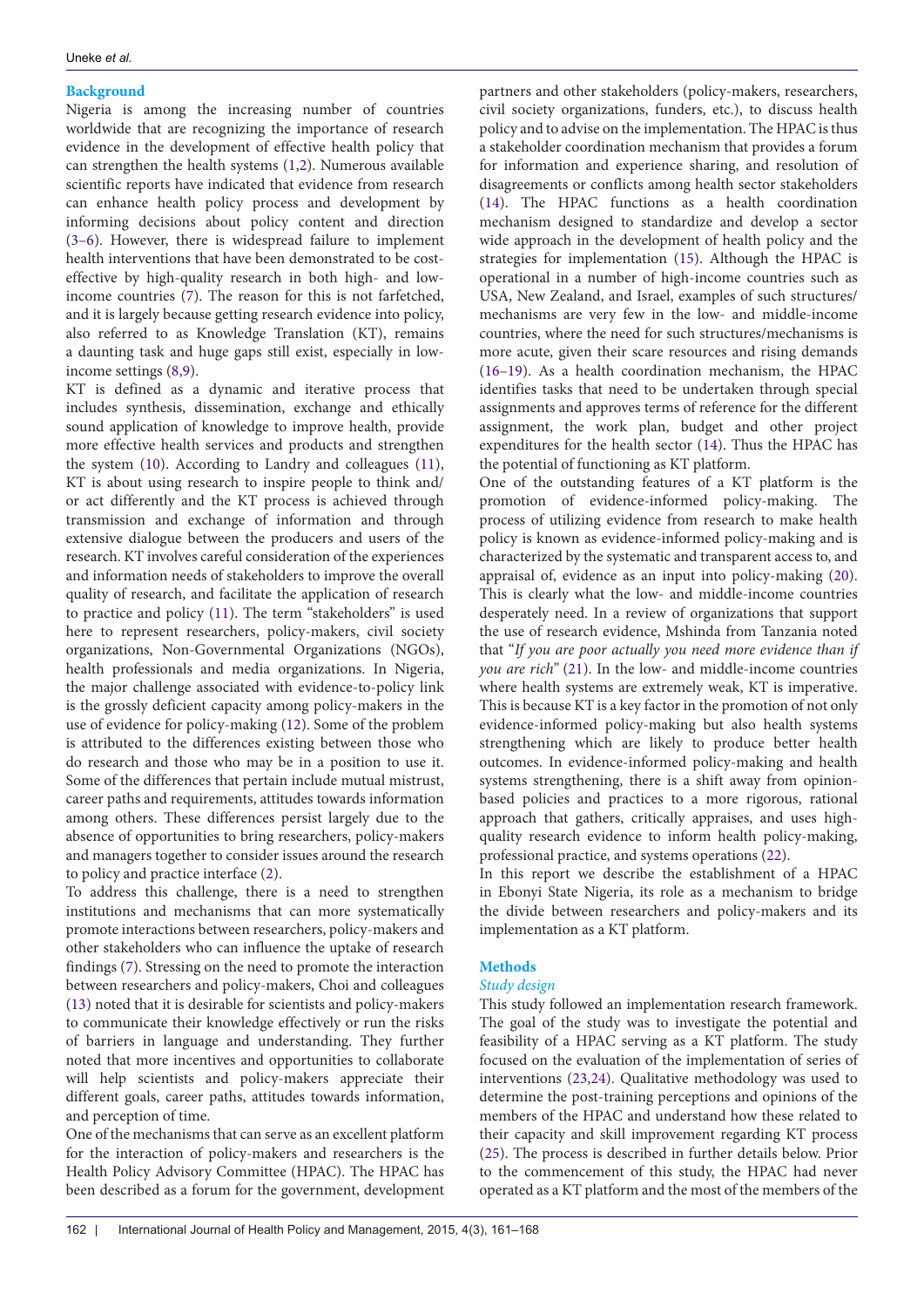committee especially the policy-makers lacked any knowledge of KT and knowledge management in relation to "evidenceto-policy-to-action" process. Interviews of the members of the HPAC and group discussions among selected members of the HPAC were conducted before the commencement of the intervention and thereafter. The interviews and group discussions conducted before the intervention were done using an interview guide consisting of three questions as follows: i) what is the extent of your knowledge about KT?; ii) have you been involved in any KT initiative before now?; and iii) have you been involved in any training workshop on KT capacity enhancement before now? All individual interviews in this study were semi-structured and conducted by the lead researcher (CJU), while the group discussions were conducted by both CJU and AAE. The interviews and discussions were not tape-recorded but responses were written down. The intervention process consisted of series of training workshops and a three-month certificate programme on health policy and KT.

## *Establishment of the Health Policy Advisory Committee (HPAC)*

The HPAC was established in Ebonyi State South Eastern Nigeria in August 2011. The establishment of the HPAC was one of the products of the Alliance for Health Policy and Systems Research (AHPSR) of World Health Organization (WHO) funded study (*Supporting National Processes for Evidence-Informed Policy in the Health Sector of Developing Countries*) in Ebonyi State University Nigeria ([http://www.](http://www.who.int/alliance-hpsr/projects/ihrgebonyi_etpsnp/en/) [who.int/alliance-hpsr/projects/ihrgebonyi\\_etpsnp/en/](http://www.who.int/alliance-hpsr/projects/ihrgebonyi_etpsnp/en/)). The study focused on improvement of the skills of policy-makers in evidence-informed policy-making and the establishment of enabling environments and capacity for Health Policy and Systems Research (HPSR) for policy-makers, researchers and other stakeholders in the health sector.

Following series of meetings between the policy-makers, other key stakeholders and researchers during the study implementation, there was a unanimous consensus for the establishment of a platform where policy-makers and researchers can permanently collaborate. Hence the study team initiated a proposal to the government for the establishment of the HPAC. Following the approval by the Health Ministry, the HPAC was inaugurated and became known as Ebonyi State Health Policy Advisory Committee (ESHPAC) and had its first meeting in August 2011 ([26\)](#page-6-27). The HPAC had 18 members including 9 directors from Ministry of Health (MoH), 5 senior researchers from the university, an NGO executive director, a director of public health in the local government service commission, the executive secretary of the AIDS control agency, and the State focal person of Millennium Development Goals (MDG). The committee meetings were scheduled at least once every quarter.

## *Description of the intervention*

## *i) A capacity enhancement training workshop on Knowledge Translation (KT)*

A training workshop was held for the members of the HPAC on development and use of policy briefs, policy dialogues, and priority setting, based on the SUPPORT tools (<http://www.health-policy-systems.com/supplements/7/S1>). The workshop took place in May 2012. It was a one-day training workshop which commenced at 10 am and ended at 3 pm. A total of 14 out of the 18 members of the HPAC participated in the workshop. The workshop featured four training sessions which focused on the following: a) research evidence and its role in informing health policy decisions; b) the preparation and use of policy briefs to support evidenceinformed policy-making; c) how to organize and use policy dialogues to support evidence-informed policy-making; and d) how to set priorities for finding and using research evidence to support evidence-informed policy-making. All training sessions were facilitated by experts using PowerPoint presentations and handouts on each topic that were produced and distributed to all participants. All lectures were delivered in simplified, practical and easily comprehensible patterns, with little or no emphasis on complex mathematical or scientific computations/models for the benefit of non-specialists who constituted the majority of the participants. Question/ answer sessions, role play, demonstration, simulations, and presentations from participants were methods used during the workshops. Personal/private interactions also took place for individuals who desired more information either from the HPSR Study Team or from facilitators/resource persons. Key informant interviews were conducted with eight selected members of the HPAC at the end of the workshop using an interview guide, to obtain their impression about the training. The interview guide consisted of two questions as follows: i) how would you describe what you have benefited from this training on KT and its impact?; and ii) how would you describe your expectations from this KT training regarding evidence-to-policy link in Ebonyi State? Participants who were interviewed were those that remained consistent throughout the training (i.e. those that attended all the sessions of the training). Each interview lasted between 15–20 minutes.

# *ii) A three-month certificate course for Health Policy Advisory Committee (HPAC)*

The members of the HPAC were enrolled into a three-month training/mentorship programme on Health Policy and Health Systems at the Ebonyi State University Abakaliki, Nigeria. This programme lasted from September 2012 to December 2012. The programme classes were held three days per week, from 2 pm to 5 pm each day. The aim of the programme was the enhancement of HPAC competence that is relevant to KT, these include: a) fostering research capacity; b) nurturing leadership development in the context of limited resources; c) enhancing capacity for evidence informed policy-making, health policy advocacy, demand creation, consensus building and negotiation; and d) health policy monitoring, evaluation and performance assessment. Ten topics were treated which covered the topical areas a to d listed above. All training sessions were facilitated by experts from Ebonyi State University and the teaching methods described section i above were also used. Key informant interviews were conducted with eight selected members of the HPAC using an interview guide at the end of the course to obtain their impression about the programme. The interview guide consisted of two questions as follows: i) how would you describe the impact of this course on your knowledge regarding health policy?; and ii) how is the knowledge so acquired relevant to your role in HPAC and the HPAC activities? Participants who were interviewed were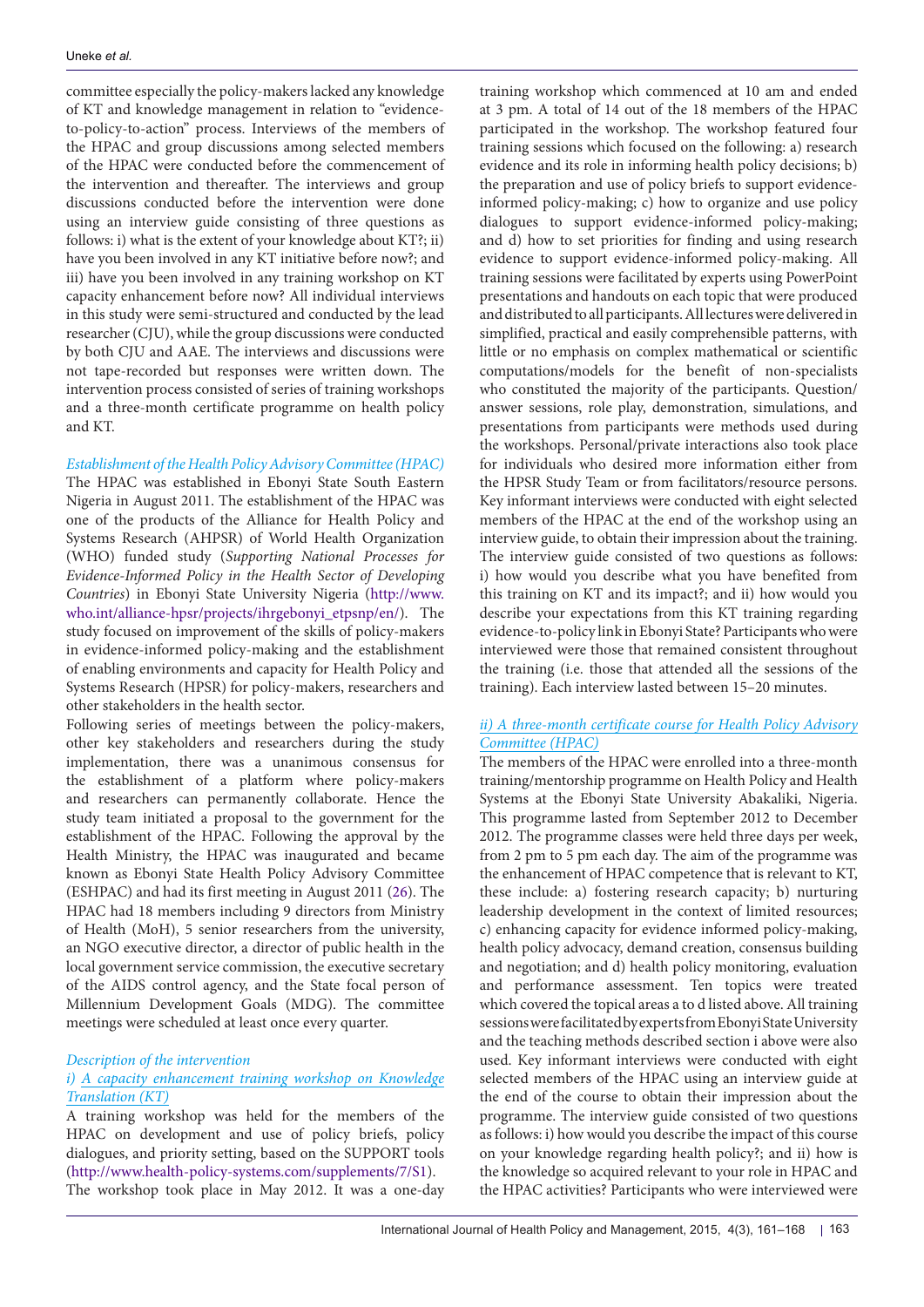those that remained consistent throughout the training (i.e. those that attended all the lectures sessions). Each interview lasted between 15–20 minutes and was conducted by the lead researcher.

## *iii) Development of policy brief and hosting of a multistakeholder policy dialogue*

The policy dialogue, which involved key stakeholders in the health sector, was held in July 2013. A total of 18 stakeholders participated in the dialogue and included some members of the HPAC, researchers, medical practitioners and a director of a NGO. The focus of the policy dialogue was on the government's health priority issue, Free Maternal Health Care Programme (FMHCP). The policy dialogue was based on the previously produced policy brief entitled: *Improvement of Government's Free Maternal and Child Health Care Programme using Community-Based Participatory Interventions in Ebonyi State Nigeria* [\(27](#page-6-28)). The policy brief was developed according to the guidelines described previously ([28](#page-6-29)). The policy dialogue which involved key stakeholders in the health sector was held in July 2013 and was conducted as described by Lavis and colleagues ([29](#page-6-30)). A policy dialogue guideline was provided for participants. The guideline included a description on how to evaluate the policy brief document in terms of content quality and relevance, as well as the policy issues presented, the magnitude of the problems to be addressed and how actionable the policy options recommended are. The policy dialogue was informed by discussion about the full range of factors that can inform how to approach a problem, possible options for addressing it, and key implementation considerations. The policy dialogue brought together many parties who could be involved in or affected by future decisions related to the issue. The policy dialogue aimed for fair representation among policy-makers, researchers and other stakeholders. The dialogue engaged a facilitator to assist with the deliberations and allowed for frank, off-the-record deliberations by following the Chatham House rule: *"Participants are free to use the information received during the meeting, but neither the identity nor the affiliation of the speaker(s), nor that of any other participant, may be revealed"* ([29](#page-6-30)). The dialogue lasted up to two hours and the participants made various inputs and suggestions on how the policy options can be better implemented. Key informant interviews were conducted with eight selected members of the HPAC at the end of the policy dialogue, to assess their impression about the programme. The interview guide consisted of two questions as follows: i) how would you describe your present knowledge about policy briefs and the impact of the policy dialogue on your relationship with other stakeholders?; and ii) how can the HPAC function be improved? Participants who were interviewed were those that had fully participated in the development of the policy brief and policy dialogue, as well as the two previous intervention activities above (i.e. workshop on KT and certificate course for HPAC). Each interview lasted between 15–20 minutes and was conducted by the lead researcher.

## *Data management and analysis*

All the responses from the interview were noted. The responses were analyzed based on Giorgi's phenomenological

approach [\(30](#page-6-31)), which was further described by Albert and colleagues [\(31](#page-7-0)). The analysis followed the following steps: i) going over all the textual data to gain an overall impression; ii) identifying all comments that appeared noteworthy to the research, extracting these meaning units; and iii) independent abstracting of the meaning units, followed by discussion and consensus. Data management and analysis were undertaken by CJU and AAE.

#### **Results**

An analysis of interviews demonstrated that following involvement with the HPAC and associated interventions, members of the HPAC reported improvements in their knowledge and understanding of what KT is and the practical steps necessary to carry out KT. The policy brief resulting from this study has been published ([32\)](#page-7-1). The feature of the policy brief included: i) statement of the issue/problem and a background of the problem; ii) description of the current situation of the Free Maternal and Child Health Care Programme; iii) policy options and implementation strategies for addressing the problem; and iv) justification of recommended policy options ([32](#page-7-1)).

The comments of the respondents are organized according to the two main themes below.

#### *Knowledge and understanding of what KT is.*

#### One of the members noted thus:

*"…the training has enabled me to understand better the evidence-to-policy process".* 

This statement indicates improvement in the knowledge of KT process of this policy-maker. After the intervention, a leader of a NGO and is a member of the committee but who has never been involved in any KT activity previously stated thus:

*"…before this programme I never knew that the NGOs can play a tremendous role in the policy-making process but I now have come to understand that we in the NGOs are an indispensable stakeholders in the policy-making process…I have also gained enhanced understanding and skill on how to produce policy briefs and host a multi-stakeholder policy dialogues and other forms of stakeholder engagements…"*

Regarding the impact of the three-month certificate course for HPAC, two of the directors from the health ministry who are members of the HPAC expressed their opinions, the first person stated thus:

*"…the three-month training programme on Health Policy and Health Systems has enabled me to acquire the skill and capacity for health policy advocacy, consensus building and negotiation; and health policy monitoring…I am already using the capacity to promote evidence use in policy-making at the ministry of health…"* 

The response of this policy-maker showed the extent the training had impacted on the individual capacity for evidenceto-policy process.

The second policy-maker observed that the training has helped improved her understanding of KT and the "evidenceto-policy-to-action" process, she stated thus:

*"…this training has helped me appreciate evidence-based policy-making process and what KT is all about, I have now known how to use policy briefs and policy dialogue to*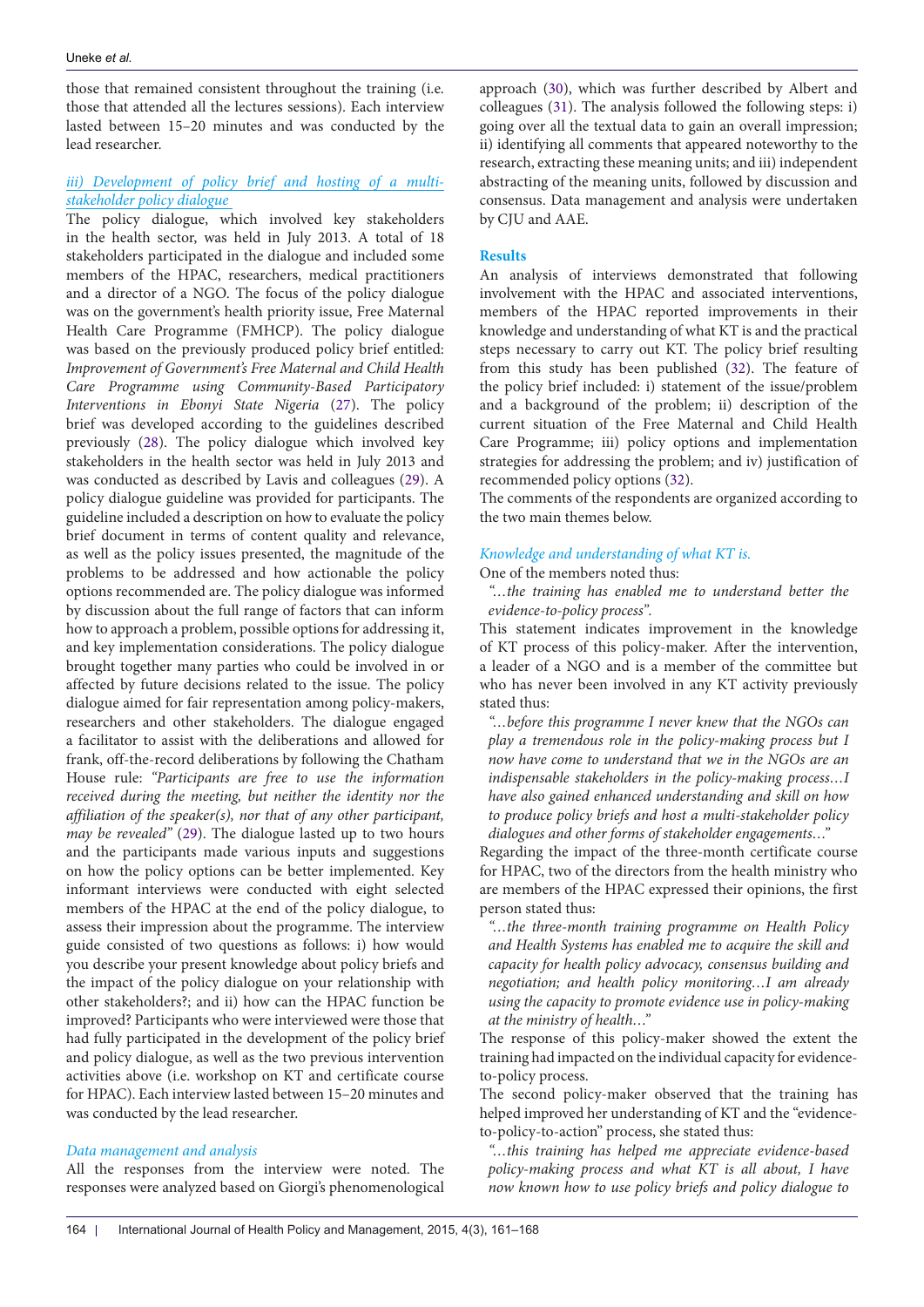*facilitate the implementation of health policy…this capacity will be beneficial to my work in the reproductive health unit (of the health ministry)…"* 

#### *Practical steps necessary to carry out KT*

A member of the HPAC, who is a policy-maker, noted that their capacity to access and use evidence had been improved remarked thus:

*"…now I know where to look for relevant research evidence and how to use it for policy-making".*

Another policy-maker, commenting on how the training programme had improved their understanding on the need to work with researchers, stated that:

*"I have gained an enhanced understanding of what it means to work with researchers and how we can trust ourselves for the interest of the health systems".*

Comments from three of the researchers who are members of the HPAC were as follows:

*"I have gained from serving in this committee that working with policy-makers is not an impossible thing and it is a worthwhile experience to partner with them on a continuous basis in a forum like this one".*

*"It has been a wonderful experience understanding the need of the policy-makers and letting them understand our own needs as far as the policy-making process is concerned, I recommend this strategy to other low-income settings".*

*"I am glad that the Ministry of Health has come to recognize the importance of a committee like this and the benefits our health sector can derive from partnership between our university and the health ministry".*

One of the directors in the health ministry, who served on the HPAC, acknowledged that the training programme enabled them to be more proactive in promoting the use of evidence in policy-making and stated thus:

*"…since my participation in this programme I have been advocating for the use of reliable research evidence for any policy issue in my department… I am happy that I am now doing my work based on sound research evidence…"*

During the policy dialogue, the participants unanimously identified the need for the institution of a performance measurement mechanism for the HPAC and the initiation of a sustenance mechanism for the HPAC, to make it more independent to be able to carry out its evidence-to-policy advisory role.

## **Discussion**

## *Noteworthy improvement in knowledge and understanding of evidence-to-policy link*

Following the capacity enhancement processes undergone by the HPAC in this study, we observed a noteworthy improvement in the knowledge and capacity for evidenceinformed policy-making process and practice by the policy-makers involved in the HPAC. These individuals are carrying out strong advocacy on the review of the health policies that are not evidence-based in the MoH and are leading the promotion of evidence-informed policy-making in the ministry. The policy-makers in the HPAC are also currently actively utilizing the knowledge they have acquired in the course of the study. Most of them have noted that they now use scientific evidence in their presentations in the

meetings of the MoH. This outcome was not unexpected. Dawad and Veenstra [\(33](#page-7-2)) had in their report observed that without adequate research and KT capacity enhancement, policy-makers will not have access to sound information on which to base decisions and the potential for shared learning will be lost. Furthermore they noted that policy-makers need to become skilled at translating information into appropriate action, to avoid forfeiting any progress made in developing and reforming the health system. The WHO also noted that capacity enhancement should involve both policy-makers and researchers since capacity strengthening is needed for both researchers to generate better evidence and for policy-makers and healthcare professionals to better use available evidence [\(34](#page-7-3)). Furthermore, Varkevisser and colleagues ([35](#page-7-4)) observed in their study that capacity enhancement on Health Systems Research (HSR) of policy-makers and other stakeholders in the health sector increased the national expertise for operational health research, and strengthen decision-making in at all levels.

## *Elimination of mutual mistrust between policy-makers and researchers*

The mutual mistrust existing between the researchers and policy-makers was addressed among the members of the HPAC. It was discovered that the constant contact between the policy-makers and the researchers helped to build trust and friendship. It is well established that a major factor that can bridge the gaps in evidence-to-policy process is sufficient contact between researchers and policy-makers [\(36\)](#page-7-5). There is now a healthy collaboration and partnership between the policy-makers in the health ministry and the researchers of the University. This study has enabled us the researchers and the policy-makers to learn how to work with each other for the purpose of improving the operations of the health systems through evidence-informed policy-making. In a previous study conducted among policy-makers in Ebonyi State, participants in the focus group discussion were in consensus that collaboration between researchers and policy-makers was needful so as to build partnerships and also align researchers more specifically to operational problems inherent in the health systems from the policy-making perspective [\(1\)](#page-6-6).

We observed that there is a need for continuous training of the HPAC members to increase their knowledge on strategies to maintain partnership with each other. As the committee is made up of both researchers and policy-makers, such training will expose the researchers to the policy-making process and the policy-makers to research process. According to Choi and colleagues ([13](#page-6-16)), scientists could become ''policy sensitive'' through training and participation in the policymaking process, while policy-makers could be exposed to science through training and participation in the research process so they can apply a ''science lens'' to policy-making. The benefit of this strategy is that it will enable the researchers and the policy-makers in the committee to know each other's strengths and weaknesses, as well as likes and dislikes and communicate their knowledge effectively to avoid the risks of barriers in language and understanding. This would promote communication among the policy-makers and researchers by creating a common language and which can help the policymaking process more effective ([13](#page-6-16),[37](#page-7-6),[38](#page-7-7)).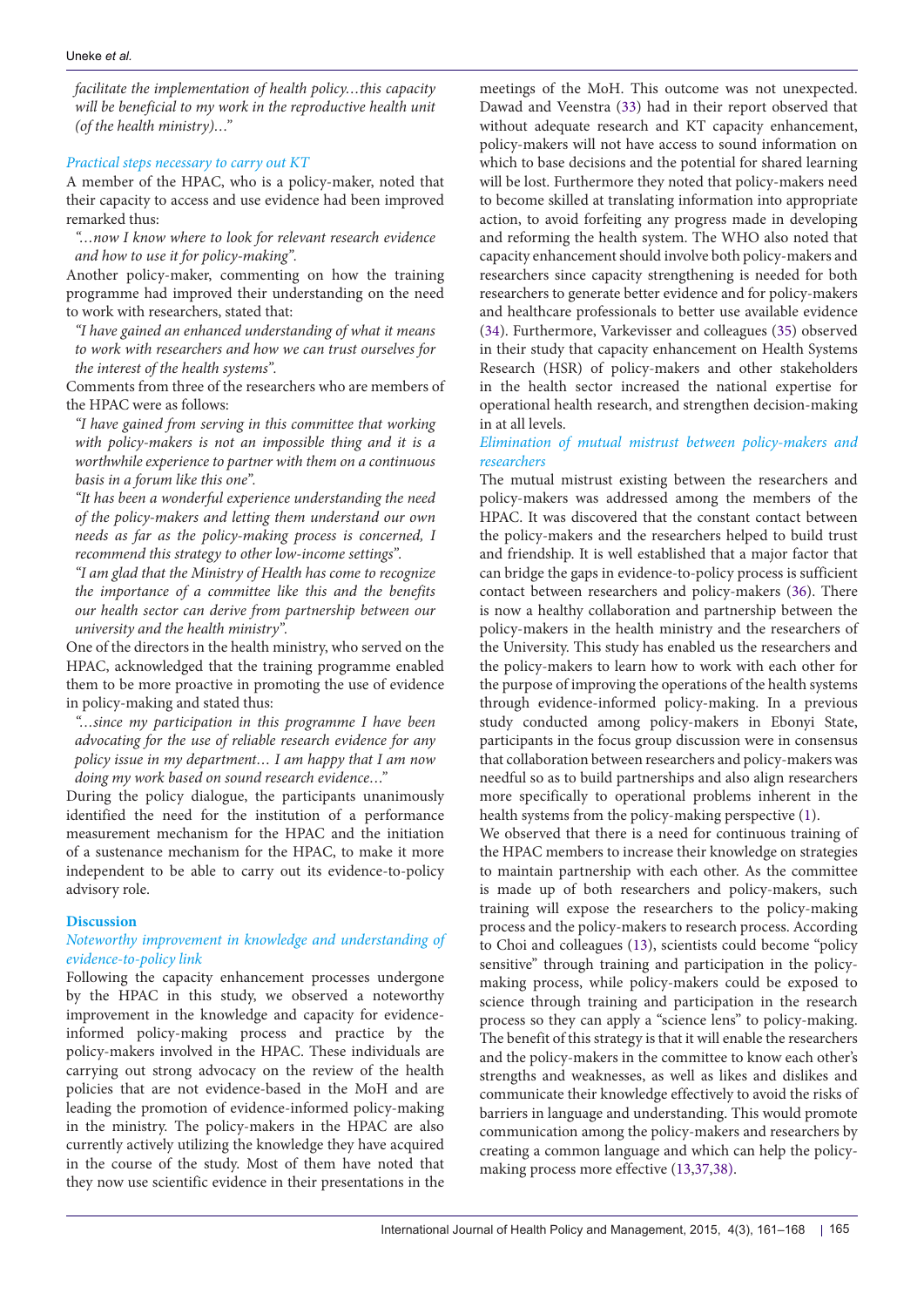# *Increase in the awareness of importance of establishment of the Health Policy Advisory Committee (HPAC) and its Knowledge Translation (KT) potential*

This study improved the awareness on the importance of the HPAC among key government officials and in the MoH. The process for the institutionalization of the committee at the MoH has commenced. The MoH is now giving consideration to the revised policy brief which resulted from the policy dialogue. Thus the HPAC has started operating as a KT platform, promoting the uptake of research evidence into the policy-making process in the State. By virtue of the composition of the Committee, its knowledge-base, deliberative dialogues, and its involvement in capacity strengthening activities it could also be said to function as a knowledge brokering forum. In a previous report it was noted that a KT platform is a logical continuation of knowledge brokering and as knowledge brokers, KT platforms are intermediaries between research and policy and their overall goals are to smooth the movement of research to the policy level; to connect the needs of the policy process with research and researchers; and to infuse public dialogue with an appreciation and understanding of research processes and research evidence ([39](#page-7-8)). Bennett and Jessani ([40](#page-7-9)) observed that KT relies upon key factors such as partnerships, collaborations, and personal contact between researchers and research-users. These factors are undoubtedly the bedrock of an efficient HPAC that is composed of researchers and policy-makers. Therefore by implementing the HPAC as a KT platform a new and interesting dimension has been introduced in the HPAC operation which could enhance its bridge building role between research and policy.

# *Institution of a performance measurement mechanism for the Health Policy Advisory Committee (HPAC)*

We observed that there is need to develop a mechanism to measure the performance of the HPAC. An important and potentially contentious issue surrounding the use of advisory committees is how to judge their success ([41](#page-7-10)). Therefore to ensure the success of the HPAC in Ebonyi State Nigeria, we plan to conduct a periodic collection and reporting of information regarding the performance of the Committee. The purpose of this is to enable the ESHPAC to periodically consider its operational process/strategies and see whether outcomes are in line with what was intended or should have been achieved by the Committee. In New Zealand the National Health Committee (NHC) which plays a policy advisory role continually keeps its performance under review, and refines and improves its processes accordingly. As part of its annual report, the NHC assesses the extent to which it has been effective in contributing to improved sector performance, value for money and fiscal sustainability [\(42\)](#page-7-11).

Drawing lessons from the suggestions of Lichiello ([43](#page-7-12)), we plan to use the performance measurement exercise to achieve the following: i) compel the HPAC to reassess its programmes, goals and objectives; ii) give the HPAC an opportunity to step back and assess its capacity to undertake the policy advisory role; iii) give the HPAC an opportunity to create working arrangements with other groups, programs, departments, agencies, organizations, and stakeholders; iv) give the HPAC an opportunity to evaluate and define the types

and levels of contribution it does or can make to achieving large, overarching public health goals; v) give the HPAC an opportunity to assess the quality or effectiveness of its work at the moment; and vi) enable the HPAC to track its progress over time and can give the Committee an opportunity to assess and improve on practices, processes, activities, and systems.

#### **Strengths and limitations**

This study draws its strength from the depth and variety of the interventions implemented which were designed to improve the capacity of the participants in the evidence informed policy-making process. Another area of strength is in the multi-disciplinary and multi-sectoral participant composition. This approach was necessitated by the need for all stakeholders to be part of the partnership mechanism to improve health policy-making process in low-income setting. In terms of limitations, this study applied qualitative methods which were exploratory, and may not have applied a very rigorous scientific process. Another major limitation was the technique used in the evaluation of the impact of the study. Only key informant interview involving only two questions was used which may not have been very adequate. The inclusion of quantitative survey could have improved the evaluation outcome. A more rigorous study design is advocated in future studies.

#### **Conclusion**

This is the first attempt to implement a newly established HPAC as a KT platform in Nigeria. This study highlights the importance of capacity building of policy actors on KT; the unexplored role of HPAC; the appropriateness of employed training approaches i.e. workshops and short course; the usefulness of a mainstream structure; the systematic engagement and structured dialogue between researches and policy-makers. The findings suggest that a HPAC can be implemented as a KT platform in a low-income setting, as can serve as a valuable platform to promote evidence-to-policy link. The lessons learned can aid in the design of a more complex study strategy that will fully elicit the unexplored KT potential of HPAC.

#### **Acknowledgments**

Authors are grateful to the World Health Organization (WHO) and International Development Research Centre (IDRC), for providing funding to this research through EVIPNet under the framework of promoting innovation in evidence-informed policy-making in KT platforms in Sub-Saharan Africa (Ref. No. 2012/237192-0; PO. 200571438).

#### **Ethical issues**

Ethical clearance and approval for this study was obtained from the Directorate of Research, Innovation & Commercialization, Ebonyi State University, Abakaliki, Nigeria.

#### **Competing interests**

The authors declare that they have no competing interests.

#### **Authors' contributions**

CJU, CDN, and AEE conceived the idea. All authors contributed to the development of the idea. CJU conducted all individual interviews. CJU and AEE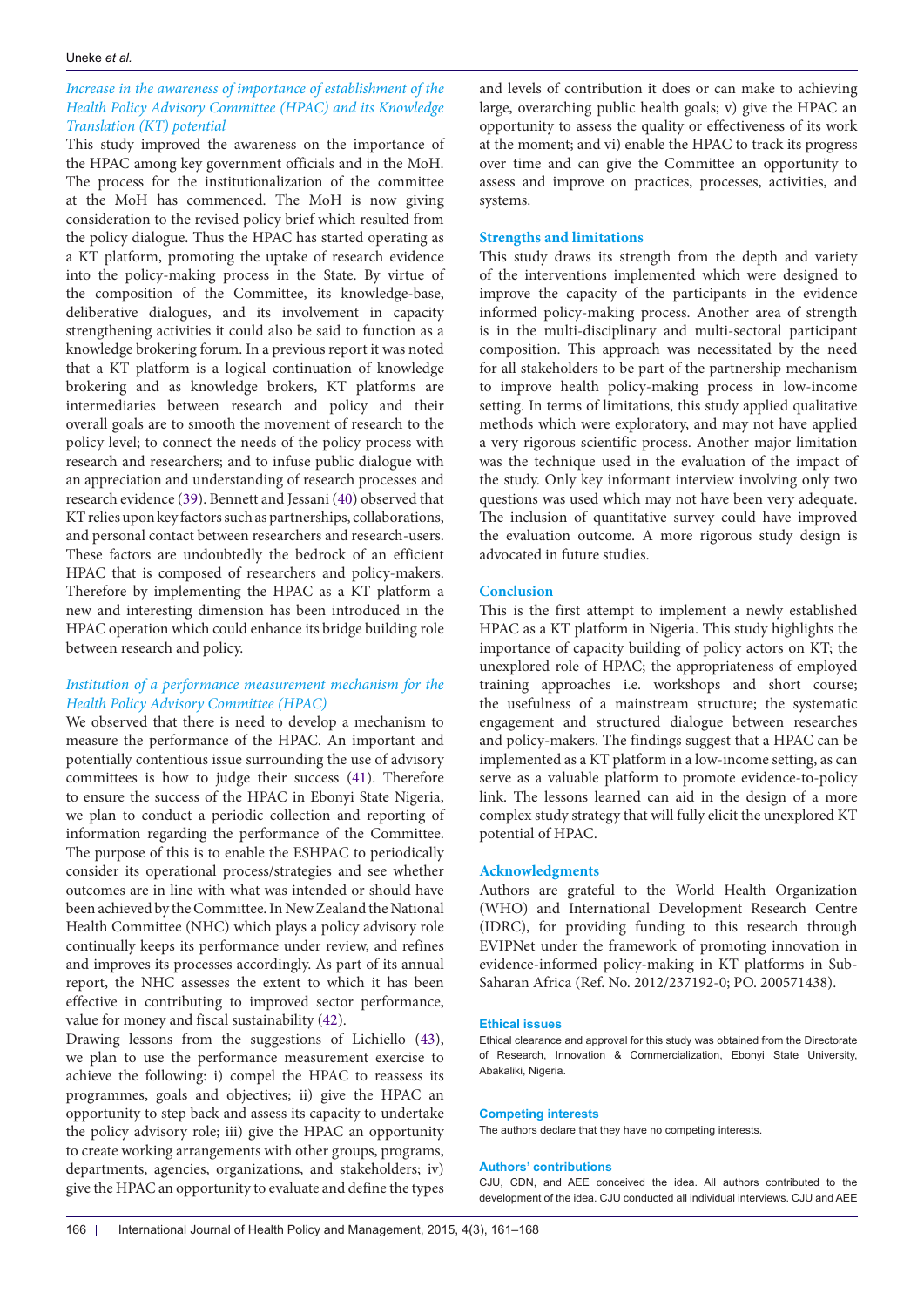conducted all group discussions. All authors participated in all training activities, contributed to drafting and revision of the manuscript.

#### **Authors' affiliations**

<span id="page-6-4"></span><span id="page-6-3"></span><span id="page-6-2"></span><span id="page-6-1"></span><span id="page-6-0"></span>1 Department of Medical Microbiology/Parasitology, Faculty of Clinical Medicine, Ebonyi State University, Abakaliki, Nigeria. <sup>2</sup> Health Policy & Systems Research Project (Knowledge Translation Platform), Ebonyi State University, Abakaliki, Nigeria. <sup>3</sup>National Agency for the Control of AIDS, Abuja, Nigeria. <sup>4</sup>Department of Banking & Finance, Ebonyi State University, Abakaliki, Nigeria. <sup>5</sup> National Obstetrics Fistula Centre, Abakaliki, Nigeria. <sup>6</sup>Department of Paediatrics, Ebonyi State University, Abakaliki, Nigeria.

#### <span id="page-6-5"></span>**References**

- <span id="page-6-6"></span>1. Uneke CJ, Ezeoha AE, Ndukwe CD, Oyibo PG, Onwe F. Promotion of evidence-informed health policy-making in Nigeria: bridging the gap between researchers and policy-makers. *Glob Public Health* 2012; 7: 750-65. doi: [10.1080/17441692.2012.666255](http://dx.doi.org/10.1080/17441692.2012.666255)
- <span id="page-6-7"></span>2. Uneke CJ, Ezeoha AE, Ndukwe CD, Oyibo PG, Onwe F. Development of health policy and systems research in Nigeria: lessons for developing countries' evidence-based health policy making process and practice. *Healthc Policy* 2010; 6: 48-65. doi: [10.12927/hcpol.2013.22749](http://dx.doi.org/10.12927/hcpol.2013.22749)
- <span id="page-6-8"></span>3. Campbell DM, Redman S, Jorm L, Cooke M, Zwi AB, Rychetnik L. Increasing the use of evidence in health policy: practice and views of policy makers and researchers. *Aust New ZealandHealthPolicy* 2009; 6: 21. doi: [10.1186/1743-8462-6-21](http://dx.doi.org/10.1186/1743-8462-6-21)
- 4. Dobrow MJ, Goel V, Upshur RE. Evidence-based health policy: context and utilisation. *Soc Sci Med* 2004; 58: 207-17. doi: [10.1016/s0277-9536\(03\)00166-7](http://dx.doi.org/10.1016/s0277-9536(03)00166-7)
- 5. Hanney SR, Gonzalez-Block MA, Buxton MJ, Kogan M. The Utilization of Health Research in Policy-Making: Concepts, Examples and Methods of Assessment. *Health Res Policy Syst* 2003; 1: 2.
- <span id="page-6-9"></span>6. Innvaer S, Vist G, Trommald M, Oxman A. Health policymakers' perceptions of their use of evidence: a systematic review. *J Health Serv Res Policy* 2002; 7: 239-44. doi: [10.1258/135581902320432778](http://dx.doi.org/10.1258/135581902320432778)
- <span id="page-6-10"></span>7. Haines A, Kuruvilla S, Borchert M. Bridging the implementation gap between knowledge and action for health. *Bull World Health Organ* 2004; 82: 724-31.
- <span id="page-6-11"></span>8. Jönsson K, Tomson G, Jönsson C, Kounnavong S, Wahlström R. Health systems research in Lao PDR: capacity development for getting research into policy and practice. *Health Res Policy Syst* 2007; 5: 11. doi: [10.1186/1478-4505-5-11](http://dx.doi.org/10.1186/1478-4505-5-11)
- <span id="page-6-12"></span>9. Young J. Research, Policy and practice: why developing countries are different. *J Int Dev* 2005; 17: 727-34.
- <span id="page-6-13"></span>10. Canadian Institute of Health Research (CIHR). Developing a CIHR framework to measure the impact of health research (cihr synthesis report). In: CIHR, editor. *More about knowledge translation at CIHR*. Ottawa: CIHR; 2005.
- <span id="page-6-14"></span>11. Landry R, Lyons R, Amara N, Warner G, Ziam S, Halilem N, *et al.* Knowledge Translation Planning Tools for Stroke Researchers. 2006. [cited 2014 August]. Available from: [http://www.ahprc.dal.](http://www.ahprc.dal.ca/pdf/kt/2006_KTP lanningTool.pdf) [ca/pdf/kt/2006\\_KTP lanningTool.pdf](http://www.ahprc.dal.ca/pdf/kt/2006_KTP lanningTool.pdf)
- <span id="page-6-15"></span>12. Uneke CJ, Ezeoha A, Ndukwe CD, Oyibo PG, Onwe F, Igbinedion EB, *et al*. Individual and organisational capacity for evidence use in policy making in Nigeria: an exploratory study of the perceptions of Nigeria health policy makers. *Evidence & Policy: A Journal of Research, Debate and Practice* 2011; 7: 251- 76. doi: [10.1332/174426411x591744](http://dx.doi.org/10.1332/174426411x591744)
- <span id="page-6-16"></span>13. Choi BC, Gupta A, Ward B. Good thinking: six ways to bridge the gap between scientists and policy makers. *J Epidemiol Comm Health* 2009; 63: 179-80. doi: [10.1136/jech.2008.082636](http://dx.doi.org/10.1136/jech.2008.082636)
- <span id="page-6-17"></span>14. Ministry of Health Uganda (MoHU). Health Sector Strategic & Investment Plan. Promoting People's Health to Enhance Socioeconomic Development 2010/11 – 2014/15 [internet]. [cited 2014

<span id="page-6-18"></span>August]. Available from: [http://www.kampala.cooperazione.](http://www.kampala.cooperazione.esteri.it/utlkampala/Download/HSSIP Final.pdf) [esteri.it/utlkampala/Download/HSSIP%20Final.pdf](http://www.kampala.cooperazione.esteri.it/utlkampala/Download/HSSIP Final.pdf)

- 15. Hutton G . Case study of a 'successful' sector-wide approach: the Uganda health sector SWAp. A lessons learned paper established in the frame of the SDC-STI SWAp Mandate 2003-4. [cited 2014 August]. Available from: [http://www.sti.ch/fileadmin/](http://www.sti.ch/fileadmin/user_upload/Pdfs/swap/swap351.pdf) [user\\_upload/Pdfs/swap/swap351.pdf](http://www.sti.ch/fileadmin/user_upload/Pdfs/swap/swap351.pdf)
- <span id="page-6-19"></span>16. New Zealand Public Health and Disability Act 2000 (NZPHDA). Public Health Advisory Committee (PHAC). 2001. [cited 2015 January 10]. Available from: [http://www.nhc.health.govt.nz/sites/](http://www.nhc.health.govt.nz/sites/www.nhc.health.govt.nz/files/documents/publications/NHC Advisor dec 2001.pdf) [www.nhc.health.govt.nz/files/documents/publications/NHC%](http://www.nhc.health.govt.nz/sites/www.nhc.health.govt.nz/files/documents/publications/NHC Advisor dec 2001.pdf)20 [Advisor%20dec%202001.pdf](http://www.nhc.health.govt.nz/sites/www.nhc.health.govt.nz/files/documents/publications/NHC Advisor dec 2001.pdf)
- 17. City of Minneapolis Public Health Advisory Committee (CMPHAC). Public Health Advisory Committee (PHAC). 2011. [cited 2015 January 10]. Available from: [http://www.ci.minneapolis.mn.us/](http://www.ci.minneapolis.mn.us/boards/general/boards-and-commissions_public-health-advisory-committ) [boards/general/boards-and-commissions\\_public-health](http://www.ci.minneapolis.mn.us/boards/general/boards-and-commissions_public-health-advisory-committ)[advisory-committee](http://www.ci.minneapolis.mn.us/boards/general/boards-and-commissions_public-health-advisory-committ)
- 18. Lane County, Oregon (LCO). Public Health Advisory Committee (PHAC). 2011. [cited 2015 January 10]. Available from: [http://](http://www.co.lane.or.us/Departments/BCC/AdvisoryCommittees/Pages/PublicHealthAdvisoryCommittee.aspx) [www.co.lane.or.us/Departments/BCC/AdvisoryCommittees/](http://www.co.lane.or.us/Departments/BCC/AdvisoryCommittees/Pages/PublicHealthAdvisoryCommittee.aspx) [Pages/PublicHealthAdvisoryCommittee.aspx](http://www.co.lane.or.us/Departments/BCC/AdvisoryCommittees/Pages/PublicHealthAdvisoryCommittee.aspx)
- <span id="page-6-20"></span>19. Myers-JDC-Brookdale Institute, Jerusalem (MJDIS). Health Policy Advisory Committee. 2011. [cited 2015 January 10]. Available from: [http://brookdale.jdc.org.il/?CategoryID=162&Art](http://brookdale.jdc.org.il/?CategoryID=162&ArticleID=164) [icleID=164](http://brookdale.jdc.org.il/?CategoryID=162&ArticleID=164)
- <span id="page-6-21"></span>20. Oxman AD, Lavis JN, Lewin S, Fretheim A. SUPPORT Tools for evidence-informed health Policy-making (STP) 1: What is evidenceinformed policy-making? *Health Res Policy Syst* 2009; 7 Suppl 1: S1. doi: [10.1186/1478-4505-7-S1-S1](http://dx.doi.org/10.1186/1478-4505-7-S1-S1)
- <span id="page-6-22"></span>21. Moynihan R, Oxman AD, Lavis JN, Paulsen E. *Evidence-Informed Health Policy: Using Research to Make Health Systems Healthier – Report from the Kunnskapssenteret (Norwegian Knowledge Centre for the Health Services), No. 1-2008*. Oslo: Norwegian Knowledge Centre for the Health Services; 2008.
- <span id="page-6-23"></span>22. Salchev P, Hristov N, Georgieva L. Evidence Based Policy – Practical Approaches. The Bulgarian National Health Strategy 2007-2012. [cited 2014 August]. Available from: [http://biecoll.ub.uni-bielefeld.de/volltexte/2009/2120/pdf/](http://biecoll.ub.uni-bielefeld.de/volltexte/2009/2120/pdf/Dokument2_10.pdf) [Dokument2\\_10.pdf](http://biecoll.ub.uni-bielefeld.de/volltexte/2009/2120/pdf/Dokument2_10.pdf)
- <span id="page-6-24"></span>23. Yin RK. *Case study research: Design and methods*. 5th ed. Thousand Oaks, CA: Sage Publications; 2014.
- <span id="page-6-25"></span>24. Baxter P, Jack S. Qualitative case study methodology: Study design and implementation for novice researchers. *Qual Rep*  2008; 13: 544-59.
- <span id="page-6-26"></span>25. World Health Organization (WHO). *Implementation research toolkit.* Geneva: WHO; 2014.
- <span id="page-6-27"></span>26. Uneke CJ, Aulakh BK, Ezeoha AE, Ndukwe CD, Oyibo PG, Onwe F. Bridging the divide between research and policy in Nigeria: The role of health policy advisory committee. *J Pub Health Policy* 2012; 33: 423-29. doi: [10.1057/jphp.2012.30](http://dx.doi.org/10.1057/jphp.2012.30)
- <span id="page-6-28"></span>27. Uneke CJ, Ndukwe CD, Ezeoha AA, Urochukwu HC, Ezeonu CT. Improving maternal and child healthcare programme using community-participatory interventions in Ebonyi State Nigeria. *Int J Health Policy Manag* 2014; 3: 283-7. doi: [10.15171/](http://dx.doi.org/10.15171/ijhpm.2014.91) [ijhpm.2014.91](http://dx.doi.org/10.15171/ijhpm.2014.91)
- <span id="page-6-29"></span>28. Lavis JN, Permanand G, Oxman AD, Lewin S, Fretheim A. SUPPORT Tools for evidence-informed health Policy-making (STP) 13: Preparing and using policy briefs to support evidenceinformed Policy-making. *Health Res Policy Syst* 2009; 7: S13. doi: [10.1186/1478-4505-7-s1-s13](http://dx.doi.org/10.1186/1478-4505-7-s1-s13)
- <span id="page-6-30"></span>29. Lavis JN, Boyko JA, Oxman AD, Lewin S, Fretheim A. SUPPORT Tools for evidence-informed health Policy-making (STP) 14: Organising and using policy dialogues to support evidenceinformed policy-making. *Health Res Policy Syst* 2009; 7: S14. doi: [10.1186/1478-4505-7-s1-s13](http://dx.doi.org/10.1186/1478-4505-7-s1-s13)
- <span id="page-6-31"></span>30. Giorgi, A. Sketch of a psychological phenomenological method.